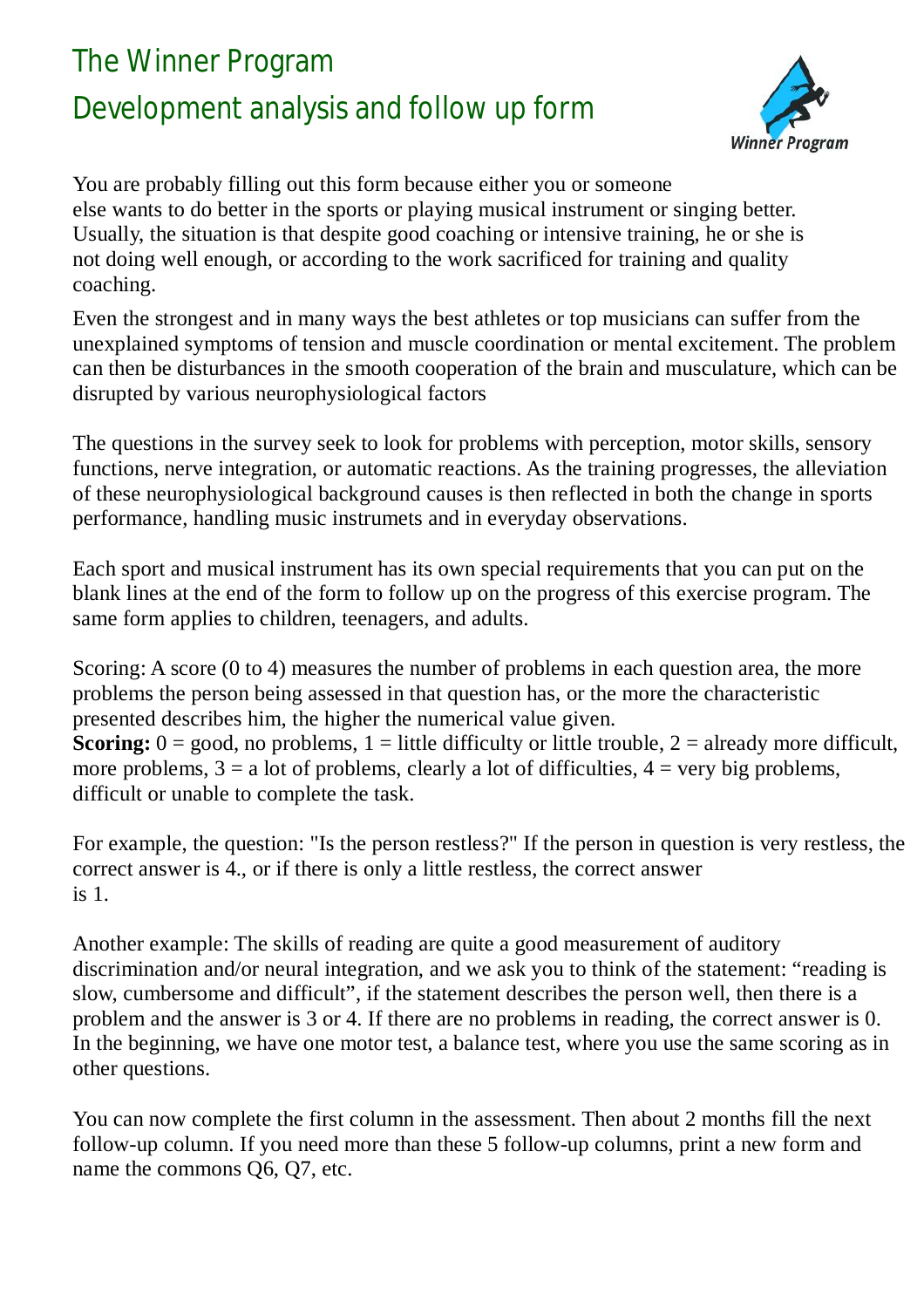|                                                                                                                                                                                                           | Q1 | Q <sub>2</sub> | Q3 | O(4) | Q5 |
|-----------------------------------------------------------------------------------------------------------------------------------------------------------------------------------------------------------|----|----------------|----|------|----|
| Date<br>$\Rightarrow$                                                                                                                                                                                     |    |                |    |      |    |
|                                                                                                                                                                                                           |    |                |    |      |    |
| <b>Balance</b>                                                                                                                                                                                            |    |                |    |      |    |
| Standing still. Starting position: legs from ankles together,<br>hands hanging casually on the sides, eyes open. Pay<br>attention to the swing. Time. 20 seconds. (Test is suitable<br>age over 7 years.) |    |                |    |      |    |
| Standing still. Starting position: legs ankles together, hands<br>hanging casually on the sides, eyes closed. Pay attention to<br>the swing. Time 20 seconds.                                             |    |                |    |      |    |
| <b>Internal tensions</b>                                                                                                                                                                                  |    |                |    |      |    |
| <b>Posture</b>                                                                                                                                                                                            |    |                |    |      |    |
| Poor posture, lightly forward stooping posture, neck in<br>forward protruding position? (4 if poor posture)                                                                                               |    |                |    |      |    |
| The back and shoulders do not stay upright                                                                                                                                                                |    |                |    |      |    |
| When writing as a child, the body bent over the table,<br>meaning the back did not stay straight.                                                                                                         |    |                |    |      |    |
| <b>Sensitivity profiling</b>                                                                                                                                                                              |    |                |    |      |    |
| Is the person exceptionally timid and tense, especially in<br>new situations? (4 if very timid)                                                                                                           |    |                |    |      |    |
| Do the person have intense alienation when meeting new<br>people or intense performance excitement? If yes=>4                                                                                             |    |                |    |      |    |
| Are new or changing situations particularly difficult and<br>distressing? (4 if changing situations are very difficult)                                                                                   |    |                |    |      |    |
| Do the person have sensory over-sensitivities?<br>Oversensitivity to hearing, to touch sensation, to smell or<br>taste or bright lights (photo-sensitivity)?                                              |    |                |    |      |    |
| the Oral area tensions                                                                                                                                                                                    |    |                |    |      |    |
| Does the mouth move when writing? (4 if mouth moves<br>while drawing)                                                                                                                                     |    |                |    |      |    |
| Do the person have oral motor difficulties?, speech and<br>articulation difficulties, did he or her attend speech<br>therapy as a child?                                                                  |    |                |    |      |    |
| Do the person need to suck on stuff, pen, or something<br>else, especially when stressed?                                                                                                                 |    |                |    |      |    |
| <b>Hand tensions</b>                                                                                                                                                                                      |    |                |    |      |    |
| Do the person have a squeezing pen grip, an abnormal pen<br>grip, a fist-like or other abnormal pen grip? 4 if very<br>compressive or so-called abnormal pen grip.                                        |    |                |    |      |    |
| As a child, whether pen use and handwriting were<br>undeveloped?                                                                                                                                          |    |                |    |      |    |
| Use of hands, tense hands when using sport tools, playing<br>an instrument etc. 4 if there are too much of tension in<br>hands.                                                                           |    |                |    |      |    |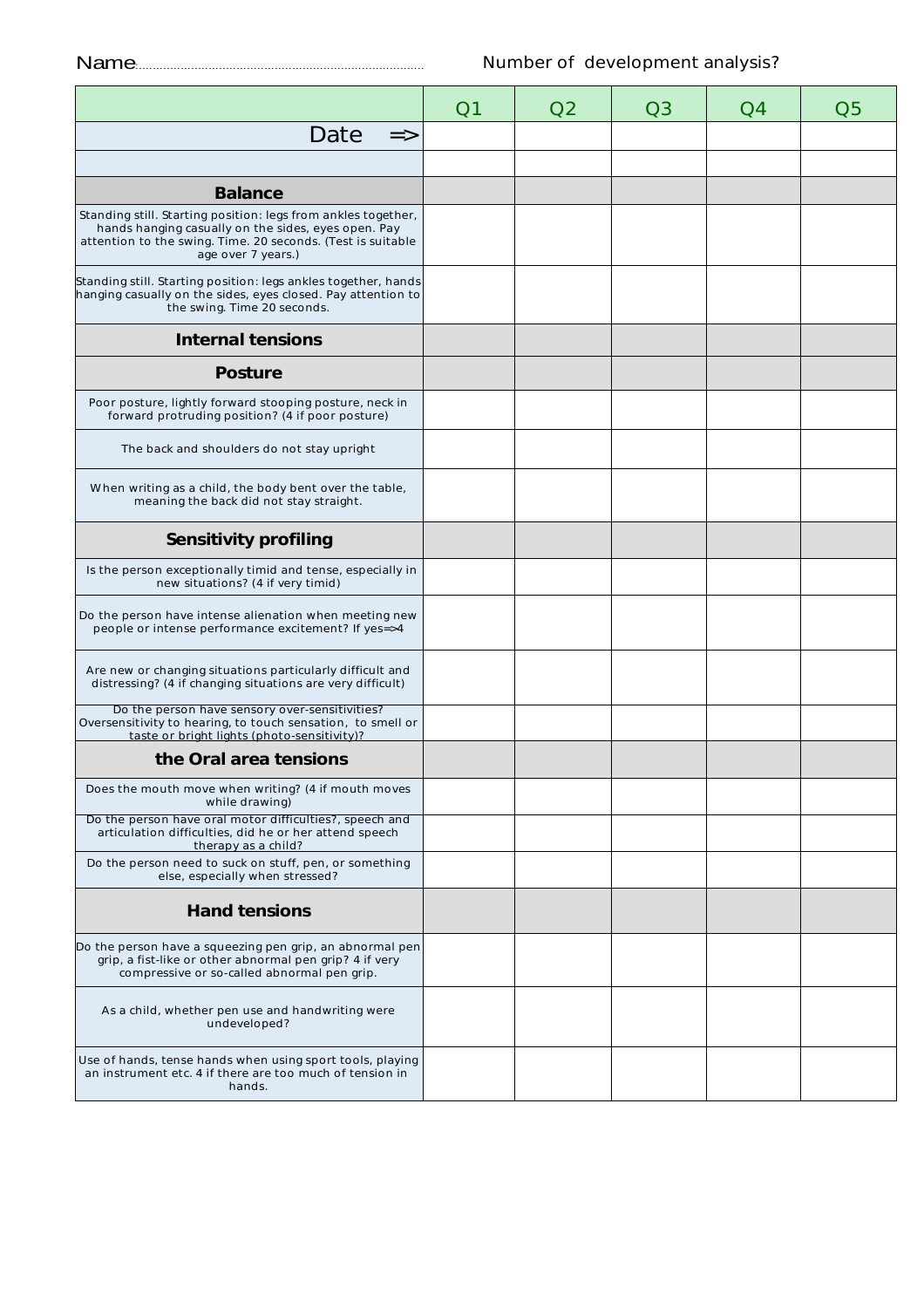|                                                                                                                                                               | 01 | 02 | Q3 | Q4 | Q5 |
|---------------------------------------------------------------------------------------------------------------------------------------------------------------|----|----|----|----|----|
| <b>Sitting</b>                                                                                                                                                |    |    |    |    |    |
| Difficult to sit still, it is like there are ants in the pants?<br>$Yes=4$                                                                                    |    |    |    |    |    |
| Does the person often change position while sitting, or<br>often sits in the so-called lying down-position? Yes=4                                             |    |    |    |    |    |
| Do the person often sit on his feet or do often rotate the<br>legs around the legs of a chair? 4 if sits in a chair often on<br>his feet.                     |    |    |    |    |    |
| Do the child read / view books while lying down rather<br>than in a sitting position? Often = $4$                                                             |    |    |    |    |    |
| <b>Auditory problems?</b>                                                                                                                                     |    |    |    |    |    |
| Do often misunderstand the questions? Asking often<br>asking "WHAT did you say"?                                                                              |    |    |    |    |    |
| Often pronouncing the heard words or sounds incorrectly.<br>Not pronouncing some sounds, or sounds often converted<br>into others?                            |    |    |    |    |    |
| Has speech development been delayed? (4 if there was a<br>delay in speech development)                                                                        |    |    |    |    |    |
| Weak memory, the so-called narrow proximity memory?<br>Do not remember what was just said. (4 if poor memory)                                                 |    |    |    |    |    |
| Reading is slow, cumbersome and difficult                                                                                                                     |    |    |    |    |    |
| Concentration                                                                                                                                                 |    |    |    |    |    |
| Can the person complete the task he started? (4 if tasks<br>are usually missed)                                                                               |    |    |    |    |    |
| Often start new tasks while the previous ones are still in<br>progress? (4 if you continue with new ones often, even if<br>the previous ones are in progress) |    |    |    |    |    |
| Are there problems in concentration?                                                                                                                          |    |    |    |    |    |